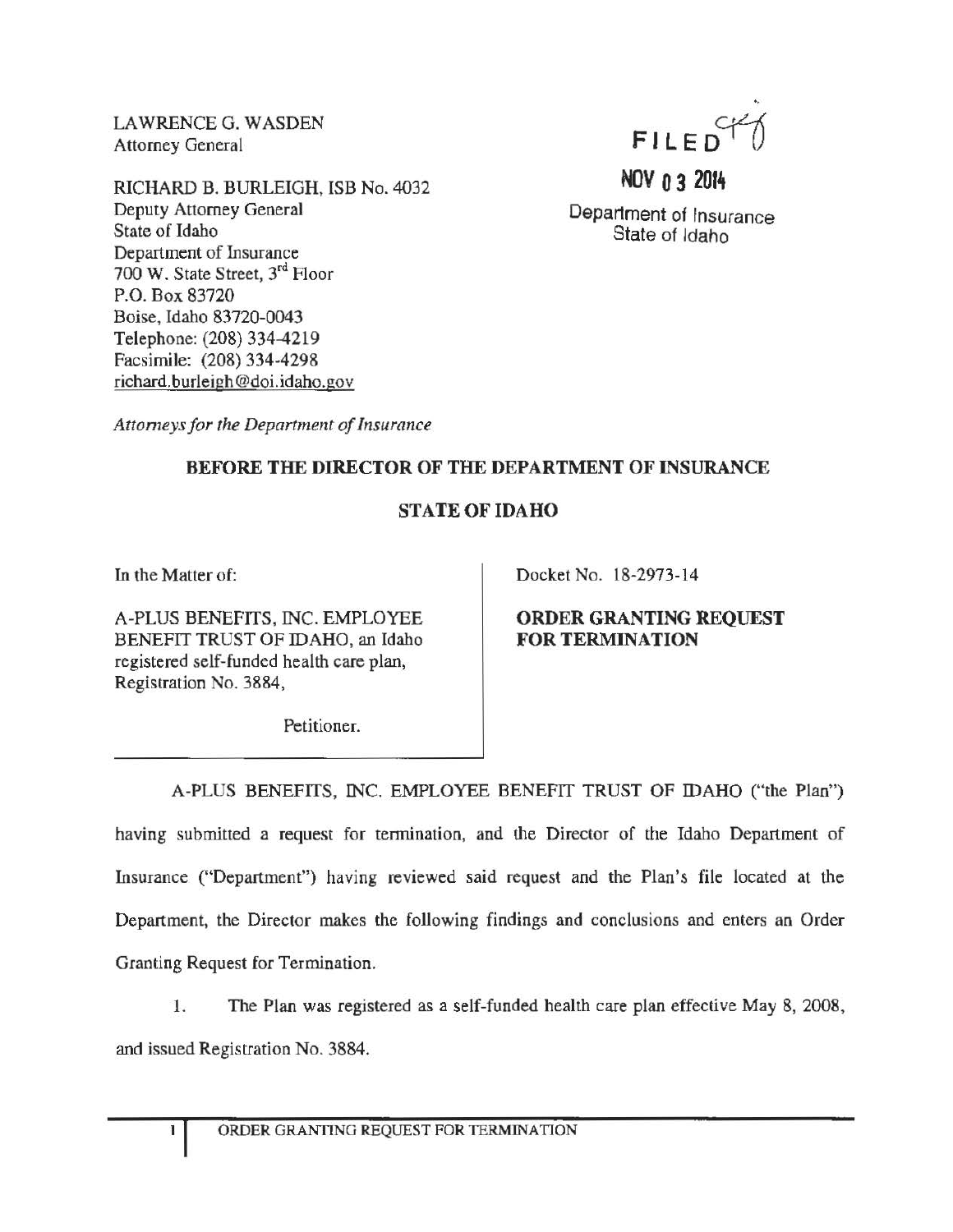2. On or about January 30, 2014, the Trustee of the Plan's trust fund filed with the Director a request for termination of said Plan effective March 31, 2014, in accordance with Idaho Code§ 41-4018(1).

3. Termination of said Plan is based on the Trustee's request for termination filed in accordance with Idaho Code § 41-4018(1).

4. Department records reflect that the Plan has no members, and therefore there are no members upon whom to serve this order in accordance with Idaho Code§ 41-4018(3).

5. That the Trust shall file with the Department a proposed Plan of Liquidation in accordance with Idaho Code§ 41-4019.

NOW, THEREFORE, upon review of the record and in consideration of the premises,

IT IS HEREBY ORDERED that the registration of the A-PLUS BENEFITS, INC. EMPLOYEE BENEFIT TRUST OF IDAHO, Idaho registered self-funded health care plan, Registration No. 3884, is hereby TERMINATED effective March 31,2014.

IT IS FURTHER ORDERED that the Trustee shall file with the Department, for the Director's approval, a fair and equitable proposed plan of liquidation of the Plan's trust fund in accordance with Idaho Code§ 41-4019.

IT IS SO ORDERED. DATED this  $\frac{3}{\sqrt{2}}$  day of November, 2014.

> STATE OF IDAHO DEPARTMENT OF INSURANCE

Uay/eal

Director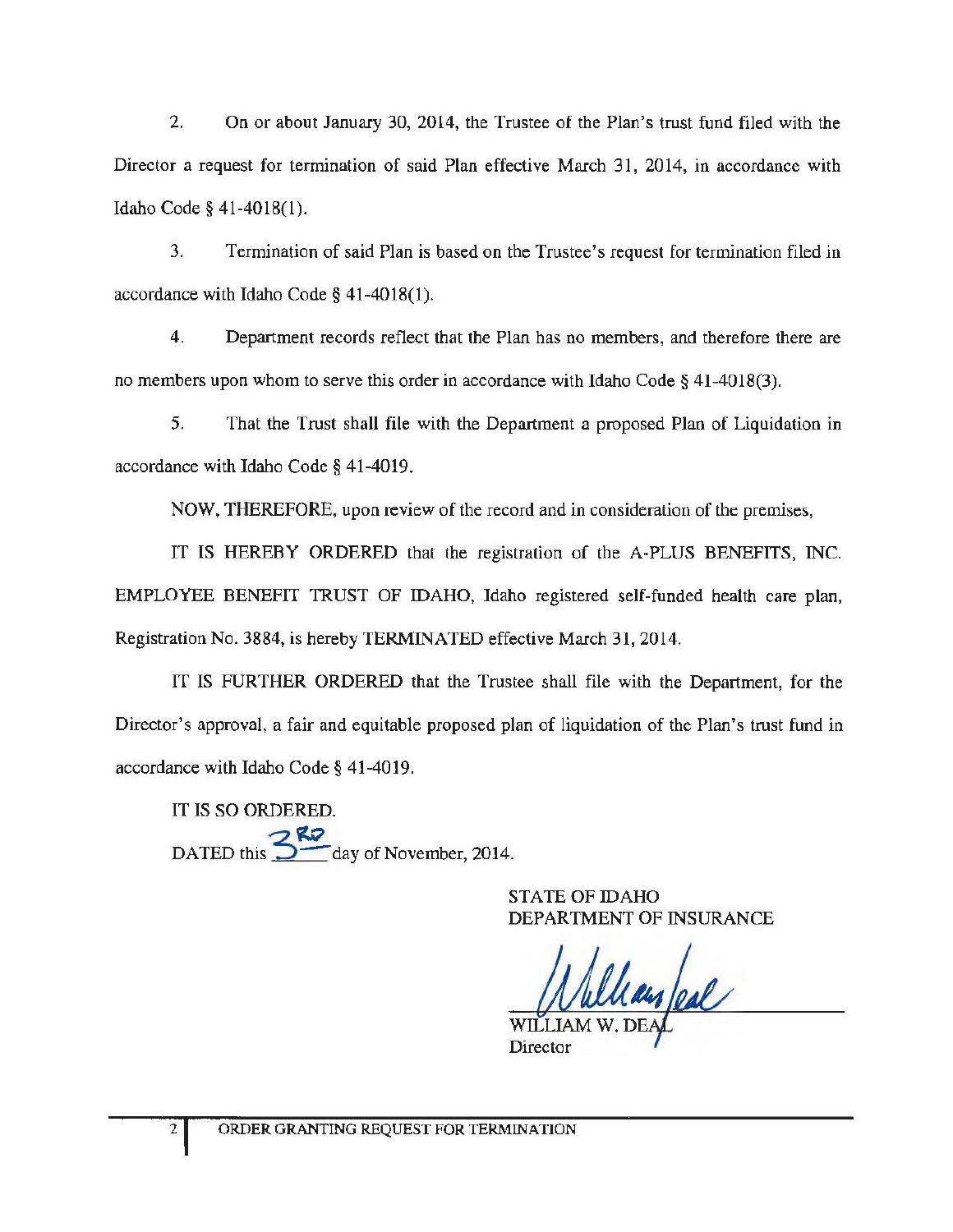## NOTIFICATION OF RIGHTS

This Order constitutes a final order of the Director. Any party may file a motion for reconsideration of this final order within fourteen (14) days of the service date of this order. The Director will dispose of the petition for reconsideration within twenty-one (21) days of its receipt, or the petition will be considered denied by operation of law. *See,* Idaho Code § 67-5246(4).

Pursuant to Idaho Code §§ 67-5270 and 67-5272, any party aggrieved by this final order may appeal it by filing a petition for judicial review in the district court of the county in which: (1) the hearing was held; or (2) the final agency action was taken; or (3) the aggrieved party resides or operates its principal place of business *in* Idaho; or (4) the real property or personal property that was the subject of the agency decision is located. An appeal must be filed within twenty-eight (28) days of: (a) the service date of this final order; or (b) an order denying a petition for reconsideration; or (c) the failure within twenty-one (21) days to grant or deny a petition for reconsideration, whichever *is* later. *See,* Idaho Code § 67-5273. The filing of a petition for judicial review does not itself stay the effectiveness or enforcement of the order under appeal.